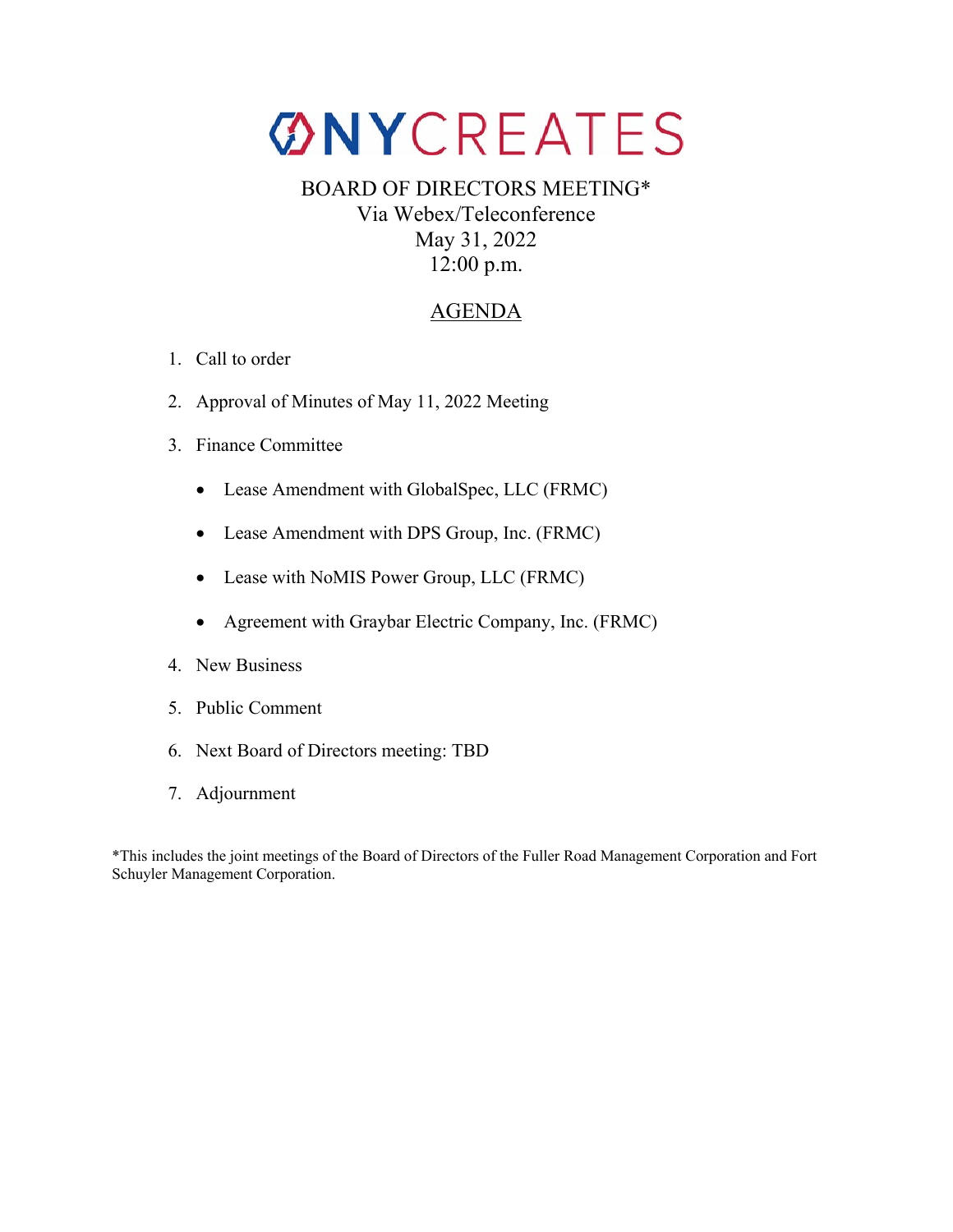

#### **NY CREATES Meeting of the Board of Directors**

#### **May 11, 2022 Via Webex and teleconference**

#### **Minutes**

Directors present: Kristin Proud (Vice Chair), Michael Abbott, Anita Brown, Christine Chung, Doreen Harris, Dr. Meng-Ling Hsiao and Joan McDonald

Excused Absence: Heather Hage and Kenneth Tompkins

Staff: David Anderson – President, Patricia Arciero-Craig – Chief Administrative Officer and Acting General Counsel, Paul Kelly – Chief Operating Officer, Timothy Taylor – Chief Financial Officer, Scott Bateman –Treasurer, and Patricia Bucklin – Board Secretary

Guests: Dr. Tod Laursen (SUNY), Michael Frame (SUNY Polytechnic Institute Foundation, Inc.) and Emily Kunchala (Research Foundation)

## **1. Call to order**

Vice Chair Proud called the meeting of the Board of Directors of NY CREATES to order at 2:04 pm and introduced the directors and guests.

## **2. Conflict of Interest**

Vice Chair Proud asked the Directors if they had any potential conflict of interest with respect to items on the Board agenda, and if so, to disclose it. There were none.

#### **3. Minutes**

Vice Chair Proud asked for a motion to approve the NY CREATES minutes of April 22, 2022.

Motion: Joan McDonald Second: Dr. Meng-Ling Hsiao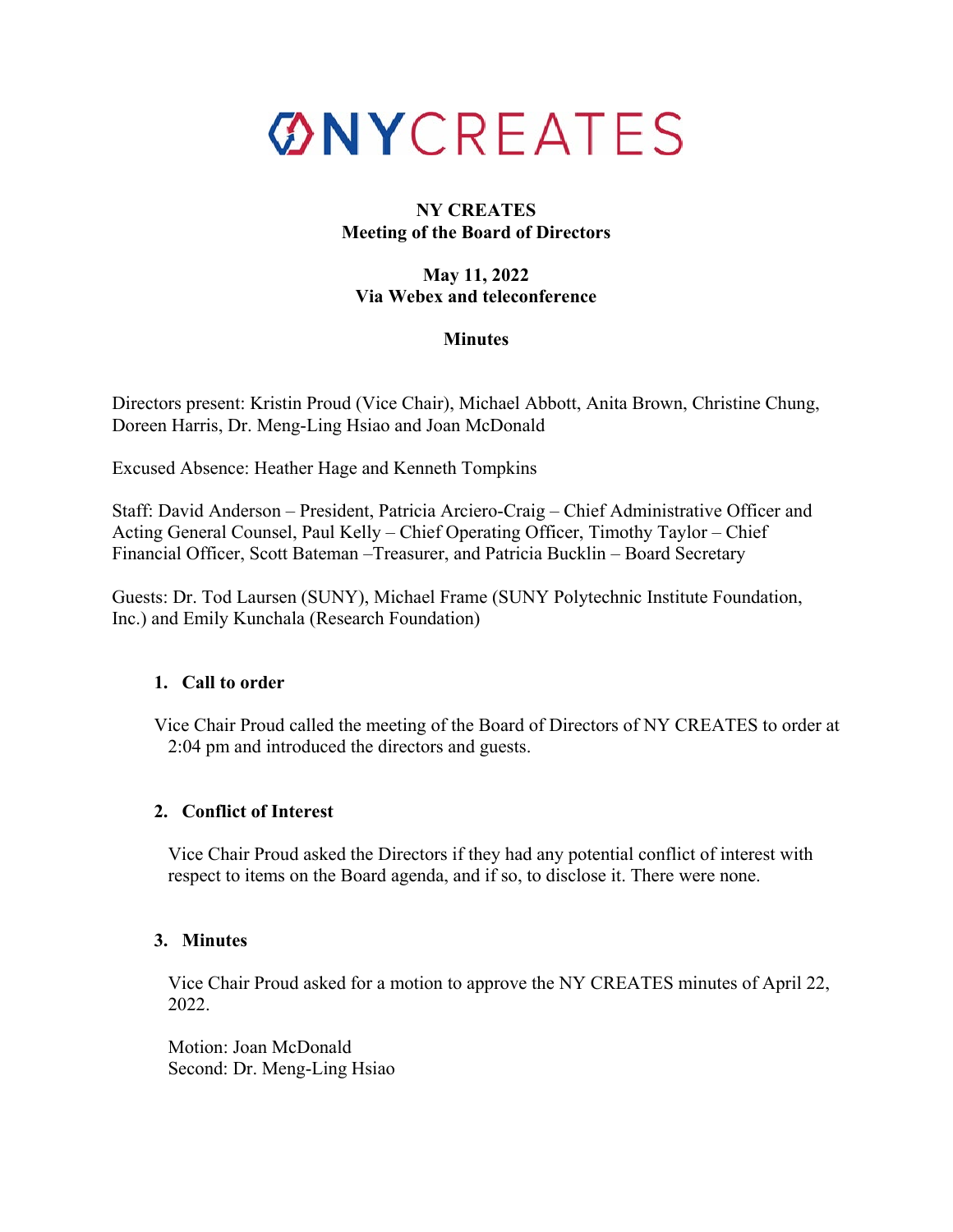Discussion: None.

Vote: Following a roll call vote, the minutes were approved as presented.

#### **4. Audit Committee Report**

Vice Chair Proud introduced Michael Abbott, Chair of the Audit Committee, to give the Audit Committee Report.

#### **A. Approval of Tax Filings (NY CREATES, FRMC and FSMC)**

Committee Chair Abbott asked for a motion to consider and adopt a resolution approving the tax filings for NY CREATES, FRMC and FSMC.

Motion: Dr. Meng-Ling Hsiao Second: Anita Brown

Committee Chair Abbott advised that NY CREATES, FRMC and FSMC engaged KPMG to review their tax filings for the year ending on June 30, 2021, pursuant to authorization by the Board at its meeting on May 12, 2021. The filings include: NY CREATES IRS Form 990; FRMC IRS Form 990 and NY CHAR 500; and FSMC IRS Form 990, NY CHAR 500, 990-T and CT-13. KPMG has now completed its review of the NY CREATES, FRMC and FSMC tax filings and draft tax filings were provided to the Board in advance of the meeting.

 The Audit Committee approved the resolution described in the memorandum provided to the Board in advance of the meeting, including recommending that the Board approve the same actions.

 Requested Action: Approve resolutions for NY CREATES, FRMC and FSMC (1) approving the tax filings subject to and conditional upon completion of the remaining administrative items, if any, to the satisfaction of the Chair of the Audit Committee; (2) approving and authorizing the President, Treasurer and Chief Financial Officer, each of them without the other, on behalf of the Corporation, (i) to execute, acknowledge and deliver the aforesaid tax filings with such changes, variations, omissions and insertions as the officer of the Corporation signing same shall approve, the execution thereof by such officer to constitute conclusive evidence of such approval, and (ii) to take such actions as are necessary or appropriate to implement and carry out the purposes and intents of the resolution, including without limitation the execution, acknowledgement and delivery of other documents and agreements.

Discussion: None.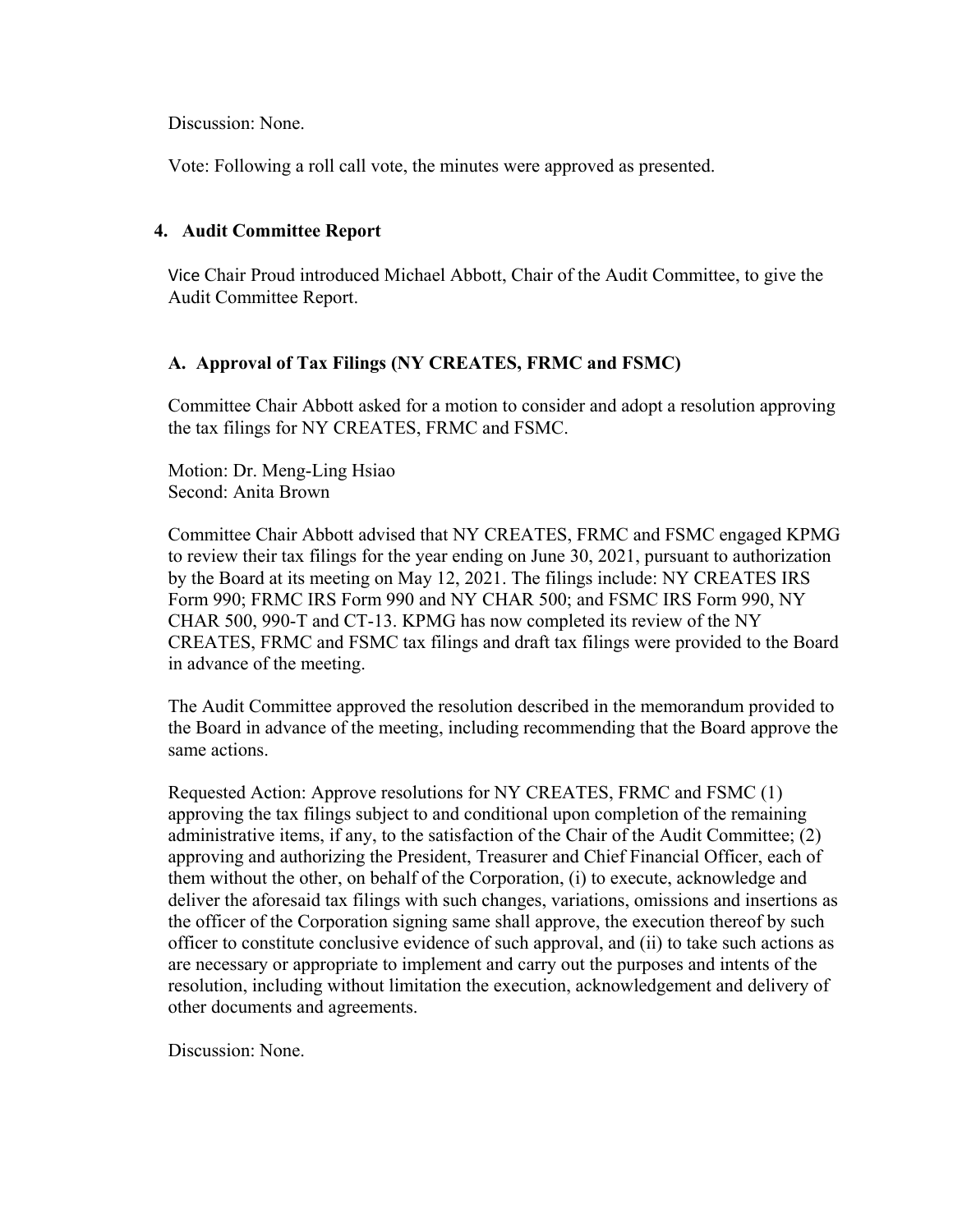Vote: Following a roll call vote, the motion was approved. There were no nays or abstentions.

#### **5. Finance Committee Report**

Vice Chair Proud, Chair of the Finance Committee, gave the following Finance Committee Report.

## **A. Lease with Applied Materials, Inc. ("AMAT") (FRMC)**

Committee Chair Proud asked for a motion to consider and adopt a lease with AMAT.

Motion: Joan McDonald Second: Christine Chung

Committee Chair Proud advised that AMAT is a leader in materials engineering and has leased space at the Albany Nanotech Campus since 2006. It now seeks to lease approximately 6,930 square feet of additional space in the NanoFab East Building for a term expiring on September 30, 2025. Beginning on the earlier to occur of October 1, 2022 and the date that fit-up is completed or a certificate of occupancy is issued for the premises and ending on September 30, 2023, base rent will be in the amount of \$33.44 per square foot. Base rent will increase by 2% per year thereafter. The tenant will have an option to extend the lease for an additional five-year term and pay \$32.88 for the first year of the renewal term with an annual escalation of 2% for each year thereafter. The tenant also will be required to pay all costs for its electrical consumption and other consumables for the premises. FRMC will incur minimal costs for installation of an electric meter to monitor the tenant's electrical consumption.

The Finance Committee approved the resolution described in the memorandum provided to the Board in advance of the meeting, including recommending that the Board approve the same actions.

Requested Action: Approve a resolution (1) approving and authorizing the Corporation to enter into a lease with AMAT on the terms stated in the memorandum provided to the Board in advance of the meeting; and (2) approving and authorizing the President, Treasurer and Chief Financial Officer, each of them without the other, on behalf of the Corporation, (i) to execute, acknowledge and deliver the aforesaid lease with such changes, variations, omissions and insertions as the officer of the Corporation signing same shall approve, the execution thereof by such officer to constitute conclusive evidence of such approval, and (ii) to take such actions as are necessary or appropriate to implement and carry out the purposes and intent of this resolution, including without limitation the execution, acknowledgement and delivery of other documents and agreements.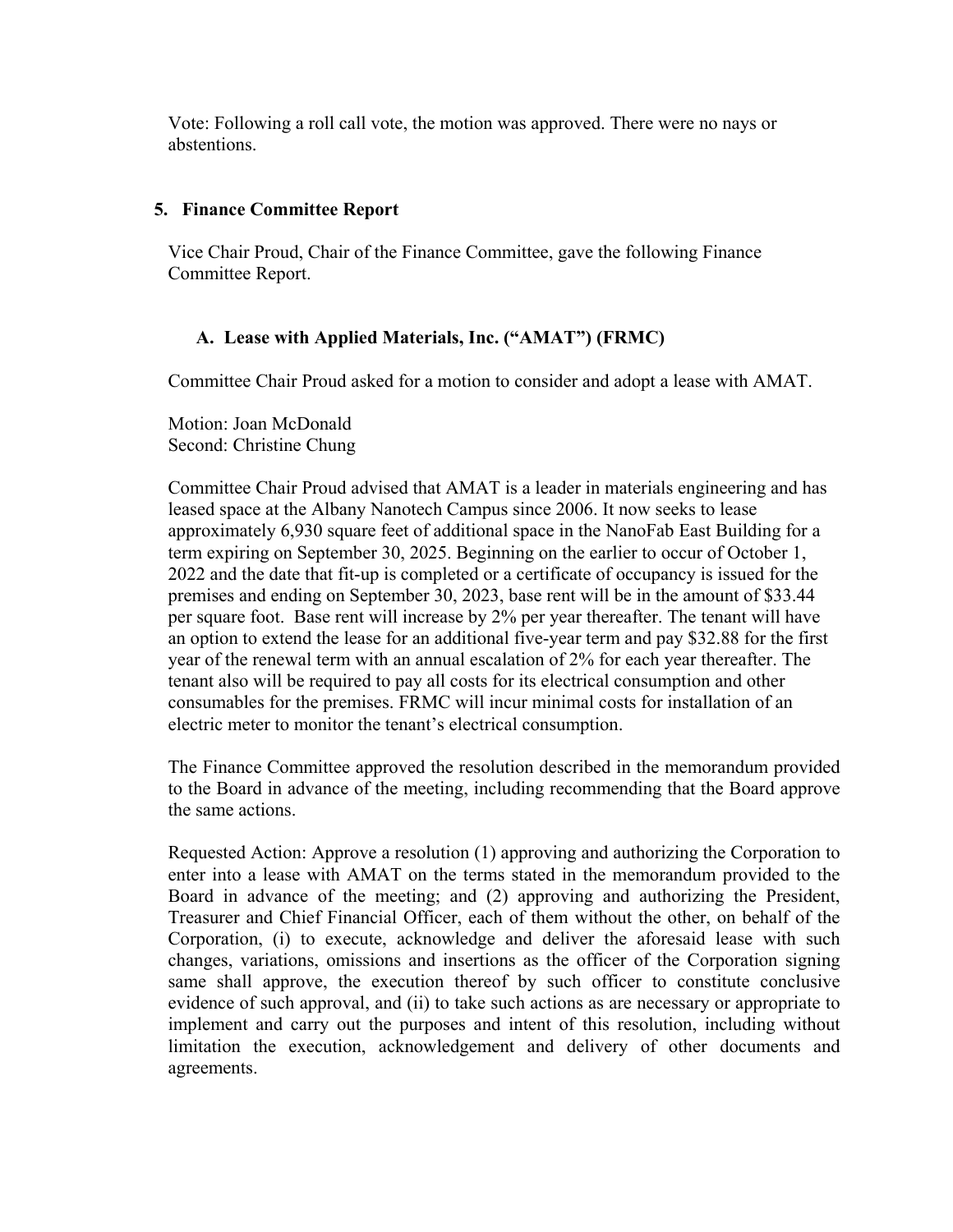Discussion: None.

Vote: Following a roll call vote, the motion was approved. There were no nays or abstentions.

## **B. Lease Amendment with TEL Technology Center, America, LLC ("TEL") (FRMC) (FRMC)**

Committee Chair Proud asked for a motion to consider and adopt a lease amendment with TEL.

Motion: Anita Brown Second: Dr. Meng-Ling Hsiao

Committee Chair Proud advised that TEL currently leases more than 28,000 square feet of office and lab space in NanoFab South, and seeks to lease approximately 3,487 square feet of additional office space and an accessory corridor in that building. The term for the new space will begin on execution of the lease amendment and run concurrently with the term of the current lease, which extends to November 13, 2025, with an option to extend for two additional 24-month terms. Rent is presently \$35.54 per square foot and includes operating expenses and utilities. Rent will increase by 3% annually during the term of the lease and any renewal term.

The Finance Committee approved the resolution described in the memorandum provided to the Board in advance of the meeting, including recommending that the Board approve the same actions.

Requested Action: Approve a resolution (1) approving and authorizing the Corporation to enter into a lease amendment with TEL on the terms in the memorandum provided to the Board in advance of the meeting; and (2) approving and authorizing the President, Treasurer and Chief Financial Officer, each of them without the other, on behalf of the Corporation, (i) to execute, acknowledge and deliver the aforesaid lease amendment with such changes, variations, omissions and insertions as the officer of the Corporation signing the same shall approve, the execution thereof by such officer to constitute conclusive evidence of such approval, and (ii) to take such actions as are necessary or appropriate to implement and carry out the purposes and intent of this resolution, including without limitation the execution, acknowledgement and delivery of other documents and agreements.

Discussion: None.

Vote: Following a roll call vote, the motion was approved. There were no nays or abstentions.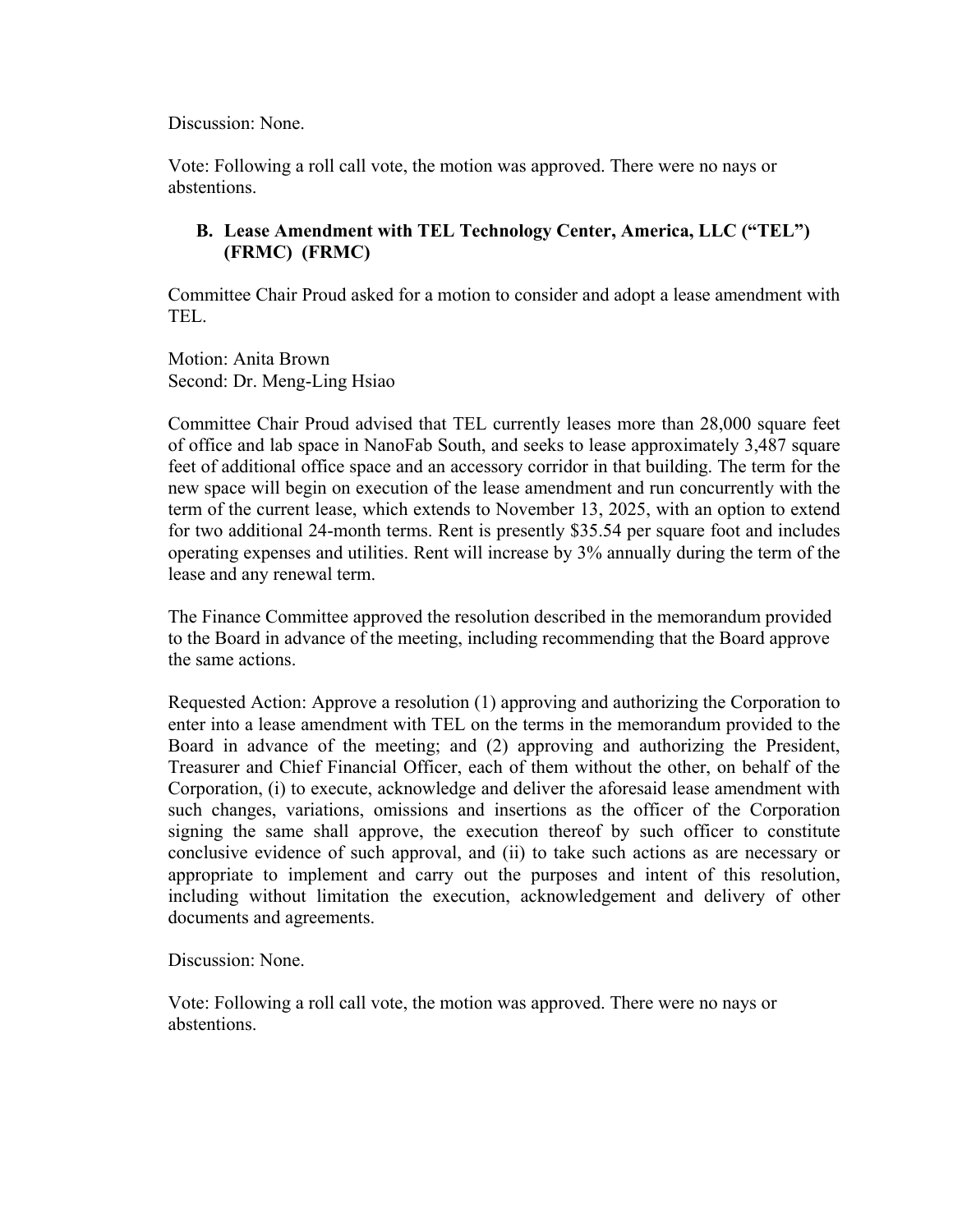#### **C. Supplemental Agreement with the National Weather Service of the National Oceanic and Atmospheric Administration, Dept. of Commerce ("National Weather Service") (FRMC)**

Committee Chair Proud asked for a motion to consider and adopt a supplemental agreement with the National Weather Service.

Motion: Christine Chung Second: Joan McDonald

Committee Chair Proud advised that, in 1997, the National Weather Service entered into a 20-year lease with FRMC for 6,800 square feet of office space in CESTM, rooftop space for related work, and parking. The lease was extended by Supplemental Agreements No. 1 and 2 through April 15, 2022. The tenant now seeks to extend the lease for two years through April 15, 2024. The tenant will pay \$25.93 per square foot, including utilities and parking.

The Finance Committee approved the resolution described in the memorandum provided to the Board in advance of the meeting, including recommending that the Board approve the same actions.

Requested Action: Approve a resolution (1) authorizing approval of Supplemental Agreement No. 3 to the lease with the National Weather Service on the terms in the memorandum provided to the Board in advance of the meeting; and (2) approving and authorizing the President, Treasurer and Chief Financial Officer, each of them without the other, on behalf of the Corporation, (i) to execute, acknowledge and deliver the aforesaid supplemental agreement with such changes, variations, omissions and insertions as the officer of the Corporation signing the same shall approve, the execution thereof by such officer to constitute conclusive evidence of such approval, and (ii) to take such actions as are necessary or appropriate to implement and carry out the purposes and intent of this resolution, including without limitation the execution, acknowledgement and delivery of other documents and agreements.

Discussion: None.

Vote: Following a roll call vote, the motion was approved. There were no nays or abstentions.

## **D. Lease Amendment with Silevo, LLC (FRMC)**

Committee Chair Proud asked for a motion to consider and adopt a lease amendment with Silevo, LLC.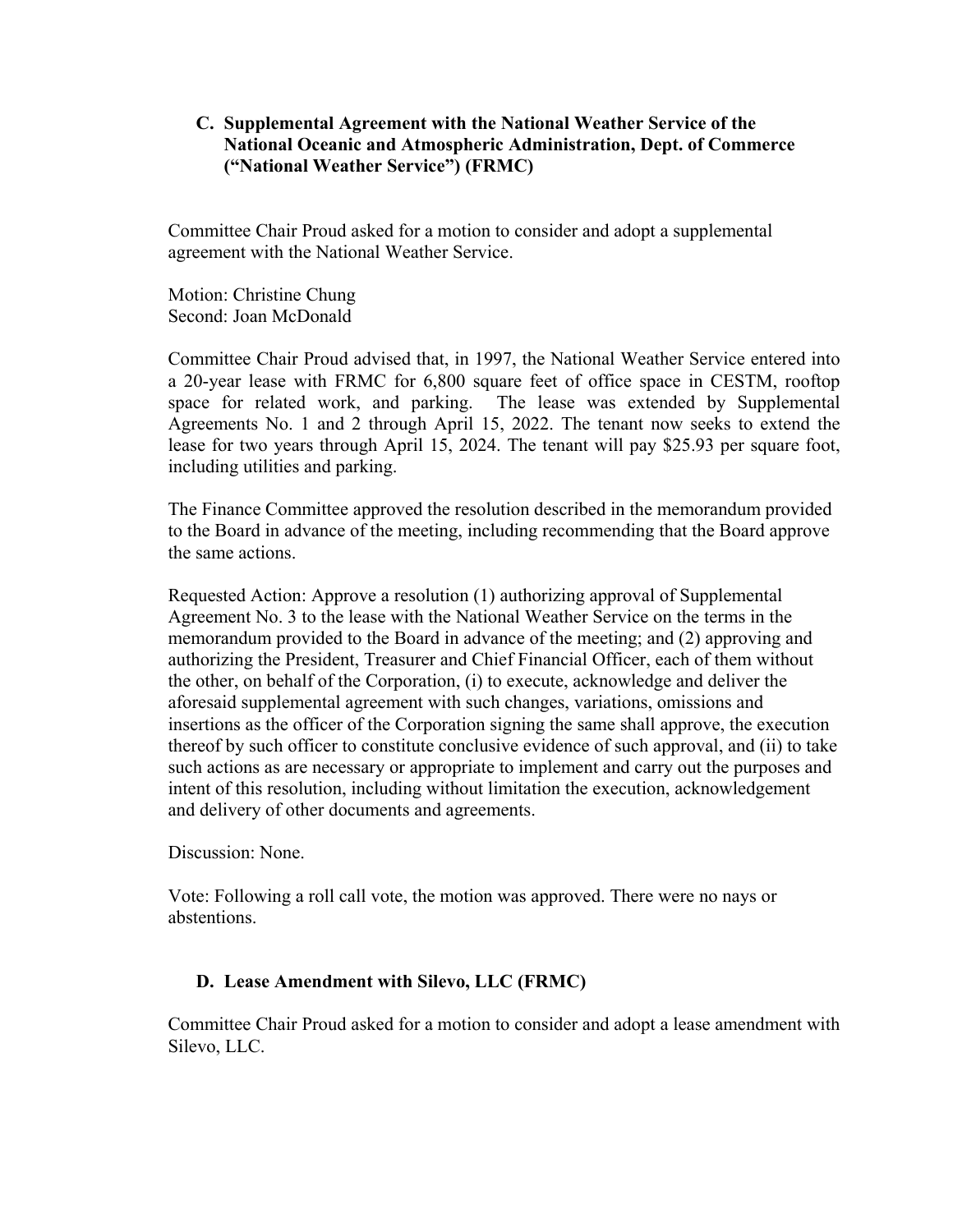Motion: Joan McDonald Second: Anita Brown

Committee Chair Proud advised that Silevo, LLC currently leases/subleases approximately 88.24 acres of land at the Riverbend Development Site in Buffalo, along with certain equipment, pursuant to a lease/sublease with FSMC that took effect on April 30, 2018. Silevo seeks to amend the lease to add an approximately 8 acre plot of land at 1331 South Park Road which is adjacent to the original premises for use as a single-level asphalt paved parking lot. The tenant will pay \$25,000 for the first full year of the lease. For each succeeding lease year, the base rent for the preceding year will be multiplied by 1.02.

The Finance Committee approved the resolution described in the memorandum provided to the Board in advance of the meeting, including recommending that the Board approve the same actions.

Requested Action: Approve a resolution (1) approving and authorizing the Corporation to enter into a lease amendment with Silevo, LLC on the terms stated in the memorandum provided to the Board in advance of the meeting; and (2) approving and authorizing the President, Treasurer and Chief Financial Officer, each of them without the other, on behalf of the Corporation, (i) to execute, acknowledge and deliver the aforesaid lease amendment with such changes, variations, omissions and insertions as the officer of the Corporation signing the same shall approve, the execution thereof by such officer to constitute conclusive evidence of such approval, and (ii) to take such actions as are necessary or appropriate to implement and carry out the purposes and intent of this resolution, including without limitation the execution, acknowledgement and delivery of other documents and agreements.

Discussion: None.

 Vote: Following a roll call vote, the motion was approved. There were no nays or abstentions.

#### **6. New Business**

Vice Chair Proud asked if there is any new business. There was none.

#### **7. Public Comment**

Vice Chair Proud asked if there is any comment from the public. There was none.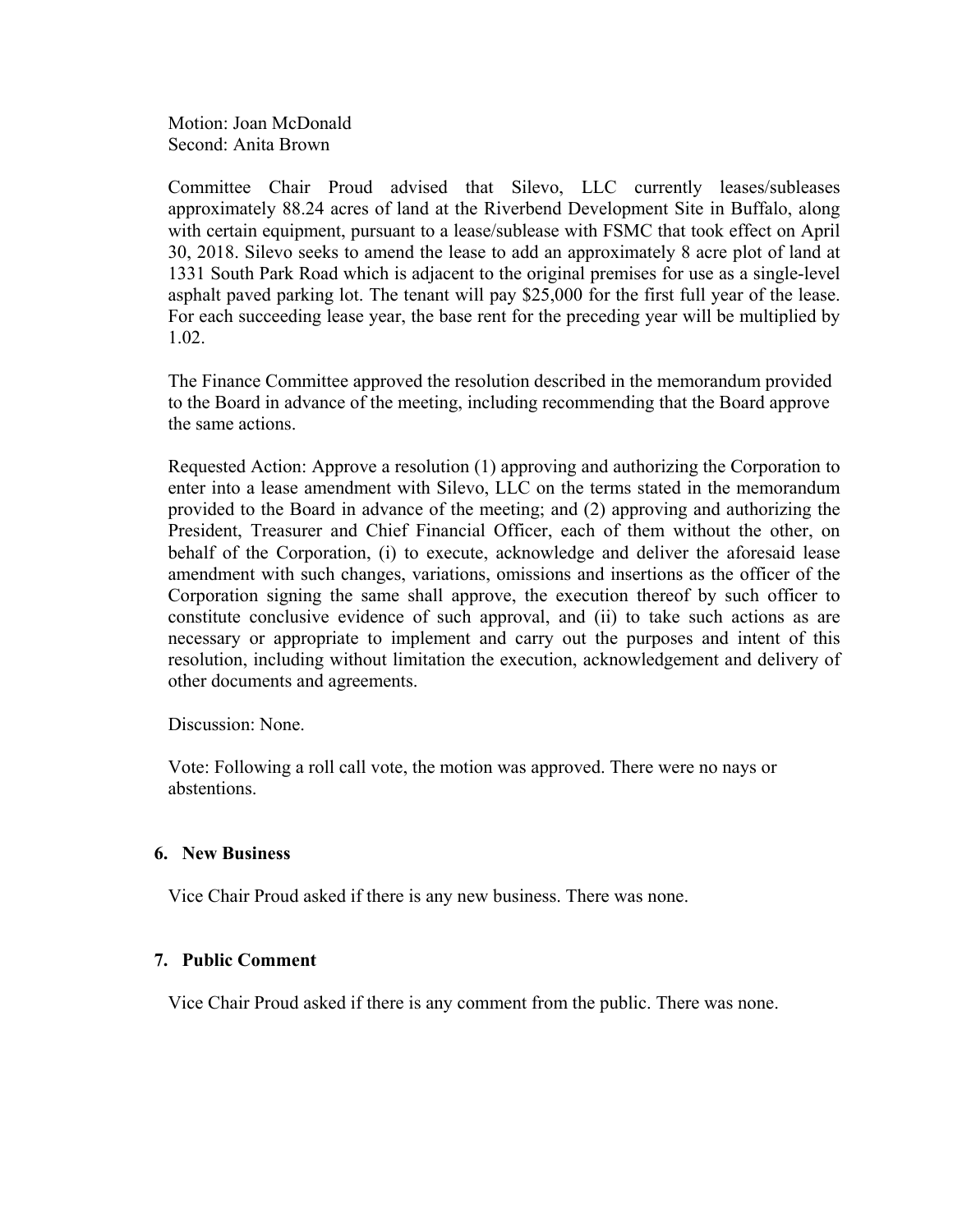## **8. Schedule of Next Meeting**

Vice Chair Proud advised that the date of the next meeting is to be determined and once finalized will be posted on the website.

## **9. Adjournment**

With no further business to come before the Board, Vice Chair Proud asked for a motion to adjourn the meeting.

 Motion: Christine Chung Second: Michael Abbott

The motion was approved and the meeting was adjourned at 2:24 pm.

Respectfully Submitted,

 \_\_\_\_\_\_\_\_\_\_\_\_\_\_\_\_\_\_\_\_\_ Patricia K. Bucklin Secretary of the Board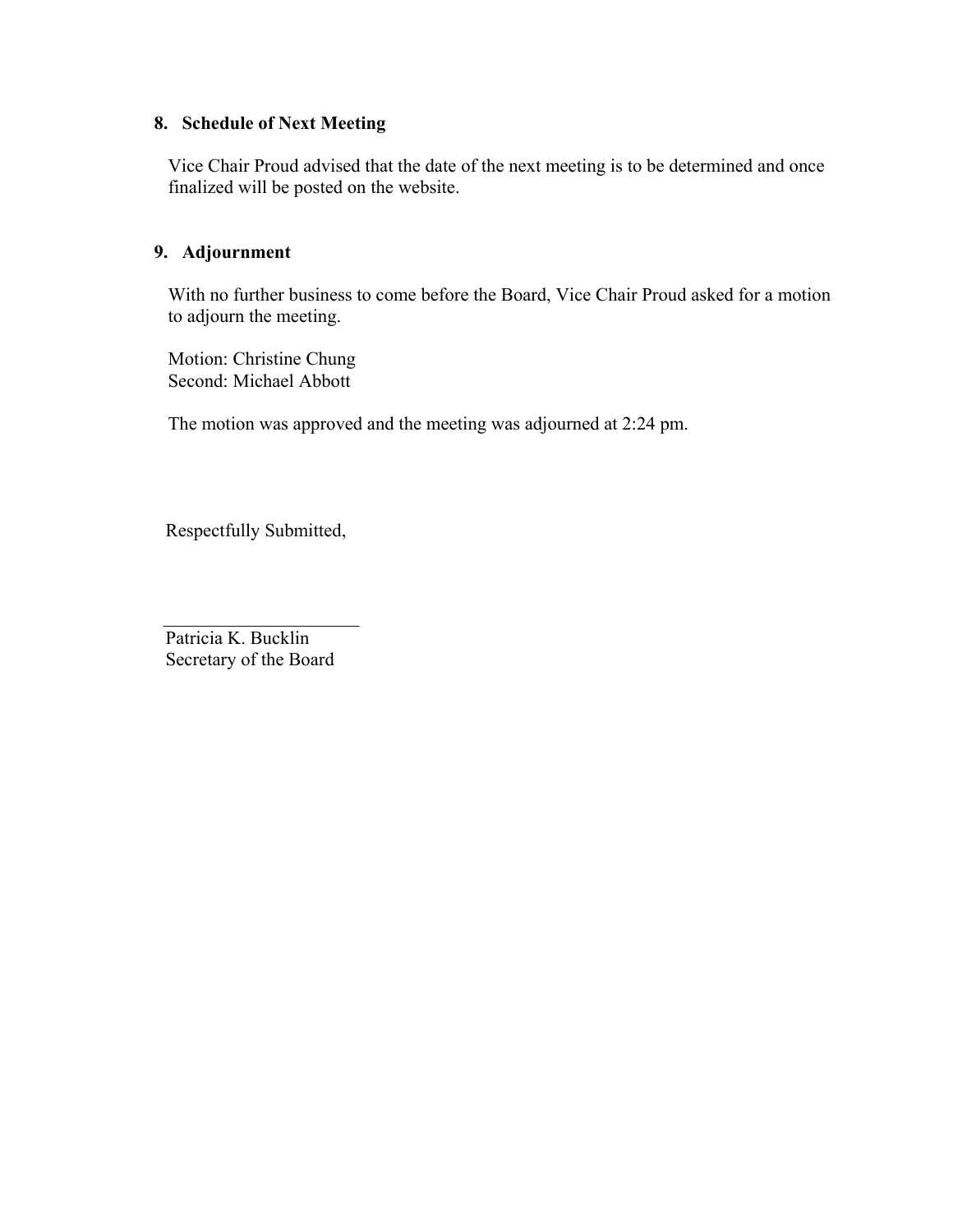## **To: New York Center for Research, Economic Advancement, Technology, Engineering and Science Corporation ("NY CREATES") Board of Directors**

#### **Re**: **Lease Amendment with GlobalSpec, LLC (FRMC)**

- 1) **Description of Property**: 257 Fuller Road, Albany, NY; NanoFab East Building ("NFE"), 1st floor office space.
- 2) **Tenant**: GlobalSpec, LLC, a technology company, presently leases 30,000 square feet on the second floor of the ZEN building for a term that expires on July 31, 2022.
- 3) **Lease Terms**: GlobalSpec seeks to amend the lease to reflect (1) tenant's early surrender of the existing premises and relief from rent on May 31, 2022, and (2) tenant's relocation to approximately 2,946 square feet of office space on the first floor of NFE. The term of the lease for the new space will be three years beginning on the earlier of the date of completion of fit-up or October 1, 2022, which date also will be the date of rent commencement. The tenant will have an option to extend the term for two additional 24 month terms, and will have early access to the space as of July 1, 2022 to commence fitup. The landlord is willing to allow an early surrender of the leased premises so an existing tenant can relocate to this space.

If GlobalSpec fails to vacate its current space by May 31, 2022, it will be required to continue paying rent on its current premises, plus a holdover fee. Notwithstanding the foregoing, GlobalSpec will maintain access to an IT closet in the existing space from June 1, 2022 to July 31, 2022 at the rate of \$400 per month. Should GlobalSpec fail to vacate the IT closet by July 31, 2022, it will be required to pay \$2,000 per month until such time as the tenant vacates the IT closet.

 Base rent for the new space will be \$24 per square foot for the first year of the lease, \$24.50 per square foot for the second year and \$25 per square foot for the third year. If the tenant exercises its option to extend the term, rent will be \$25 per square foot for the first and second renewal terms. The rent includes operating expenses and utilities, but the tenant will pay parking charges. The tenant will be allowed to use certain pieces of furniture in the new space that is left by the current tenant, and FRMC will provide replacements therefor in the event that the current tenant does not leave the same in the premises.

- 4) **Fair Market Value:** Staff has determined that the lease meets fair market value based on other existing leases in the area. Given the availability of this other relevant market data, it is unnecessary and impractical to do an appraisal.
- 5) **Associated Costs for Site Preparation**: FRMC will provide up to \$100,000 for fit-up of the new space and acquisition of furniture, with any unused portion of this money to be applied as a credit towards rent. If the tenant defaults during the first three years of the lease, the tenant will be required to repay the landlord a portion of the fit-up allowance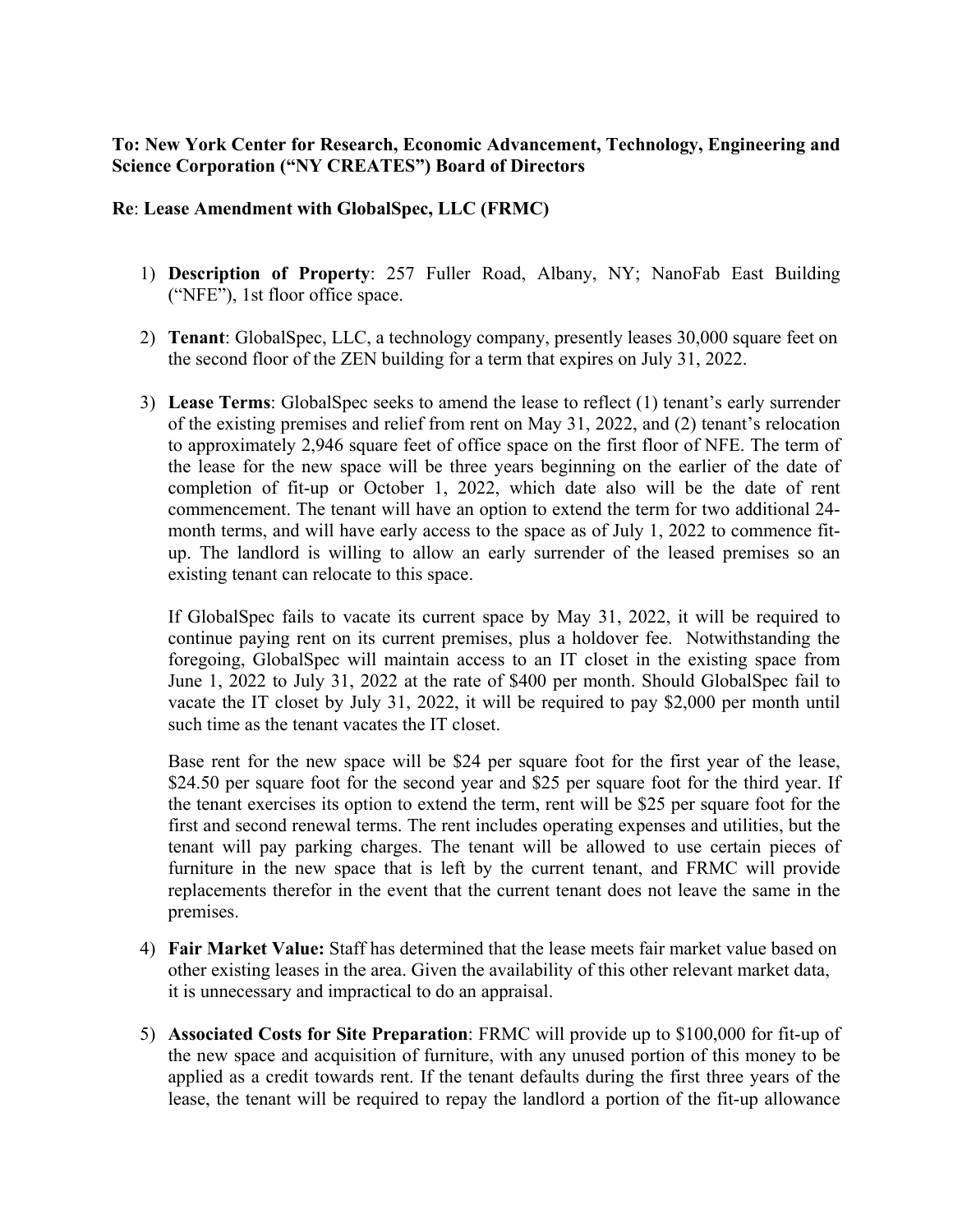determined by multiplying \$2777.77 by the number of months remaining during the three-year period at the time of default.

- 6) **Associated Costs of Lease**: None.
- 7) **Finance Committee:** The Finance Committee approved a resolution (1) approving and authorizing the Corporation to enter into a lease amendment with GlobalSpec, LLC on the terms stated above; (2) approving and authorizing the President, Treasurer and Chief Financial Officer, each of them without the other, on behalf of the Corporation, (i) to execute, acknowledge and deliver the aforesaid lease amendment with such changes, variations, omissions and insertions as the officer of the Corporation signing same shall approve, the execution thereof by such officer to constitute conclusive evidence of such approval, and (ii) to take such actions as are necessary or appropriate to implement and carry out the purposes and intent of this resolution, including without limitation the execution, acknowledgement and delivery of other documents and agreements; and (3) recommending that the Board approve the same actions.
- 8) **Action Requested:** Approve a resolution (1) approving and authorizing the Corporation to enter into a lease amendment with GlobalSpec, LLC on the terms stated above; and (2) approving and authorizing the President, Treasurer and Chief Financial Officer, each of them without the other, on behalf of the Corporation, (i) to execute, acknowledge and deliver the aforesaid lease amendment with such changes, variations, omissions and insertions as the officer of the Corporation signing same shall approve, the execution thereof by such officer to constitute conclusive evidence of such approval, and (ii) to take such actions as are necessary or appropriate to implement and carry out the purposes and intent of this resolution, including without limitation the execution, acknowledgement and delivery of other documents and agreements.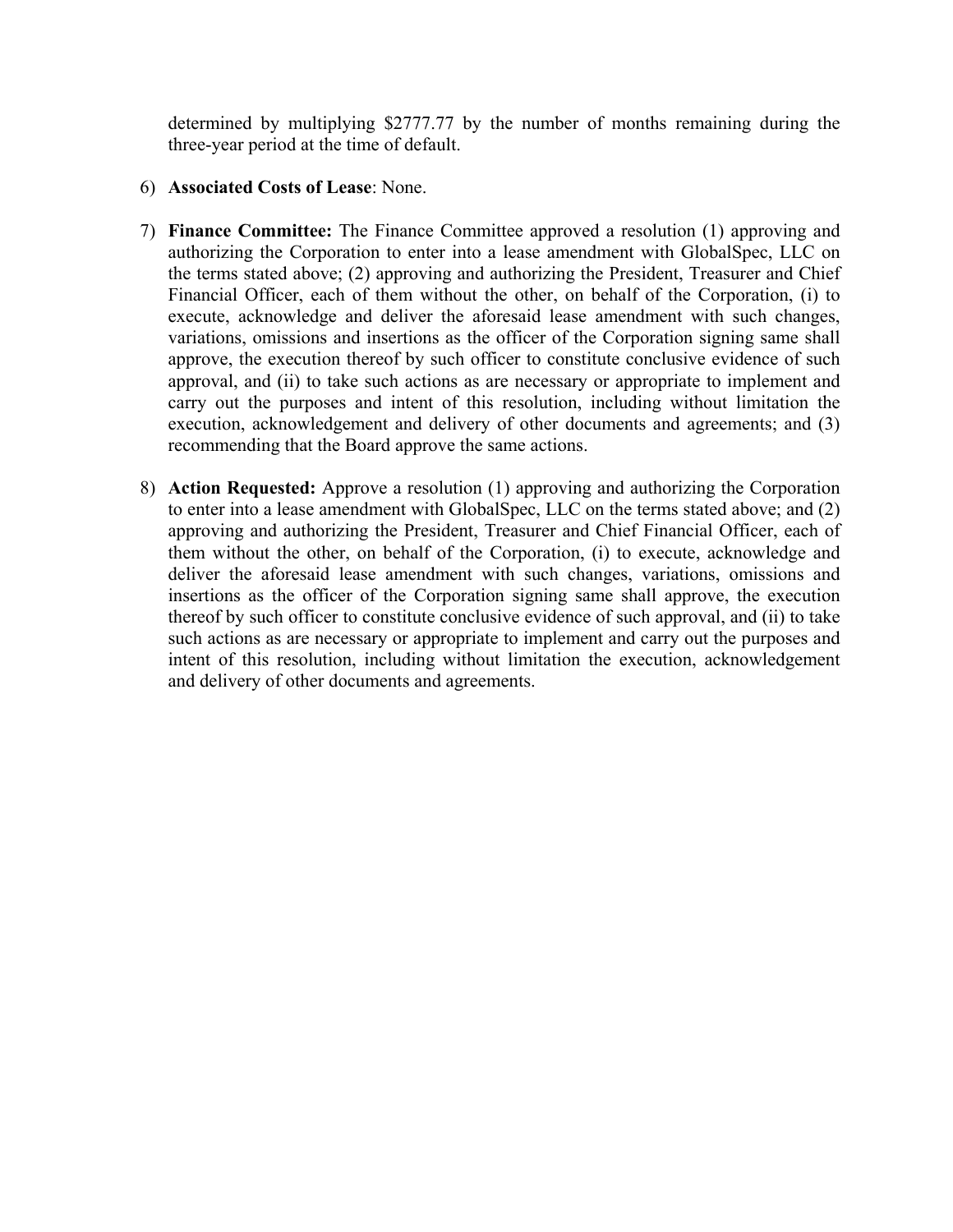#### **TO: New York Center for Research, Economic Advancement, Technology, Engineering and Science Corporation ("NY CREATES") Board of Directors**

#### **RE: Lease Amendment with DPS Group, Inc. ("DPS") (FRMC)**

- **1) Description of Property:** 255 Fuller Road, Albany, NY; ZEN Building, 2nd floor office space.
- **2) Tenant:** DPS is a global consulting, engineering and construction management company serving high-tech industries around the world which presently leases 11,600 square feet of office space on the third floor of the ZEN Building.
- **3) Lease Terms:** DPS seeks to amend its lease to reflect its relocation to a 30,000 square foot office space on the second floor of the ZEN Building. The lease is for eight years from the date of commencement, which is the later of June 1, 2022 or the date that the current tenant vacates the space. Tenant will have an option to extend the lease for one year. Rent will be \$23 per square foot for years 1 and 2, \$25.50 per square foot for years 3 through 6 and \$27 per square foot for years 7 and 8. Rent includes operating expenses and utilities, and will begin four months after the date of commencement. Tenant also will pay for parking. In addition, the tenant will have use of the existing furniture in the space.
- **4) Fair Market Value:** Staff has determined that the lease meets fair market value based on other existing leases in the area. Given the availability of this other relevant market data, it is unnecessary and impractical to do an appraisal.
- **5) Associated Costs for Site Preparation:** FRMC will pay a tenant allowance of \$452,700 towards fit-up and other tenant allowances.
- **6) Associated Cost of Lease:** None.
- **7) Finance Committee:** The Finance Committee approved a resolution (1) approving and authorizing the Corporation to enter into an amendment to the lease with DPS on the terms stated above, (2) approving and authorizing the President, Treasurer and Chief Financial Officer, each of them without the other, on behalf of the Corporation, (i) to execute, acknowledge and deliver the aforesaid lease with such changes, variations, omissions and insertions as the officer of the Corporation signing same shall approve, the execution thereof by such officer to constitute conclusive evidence of such approval, and (ii) to take such actions as are necessary or appropriate to implement and carry out the purposes and intent of this resolution, including without limitation the execution, acknowledgement and delivery of other documents and agreements; and (3) recommending that the Board approve the same actions.
- **8) Action Requested**: Approve a resolution (1) approving and authorizing the Corporation to enter into an amendment to the lease with DPS on the terms stated above, and (2) approving and authorizing the President, Treasurer and Chief Financial Officer, each of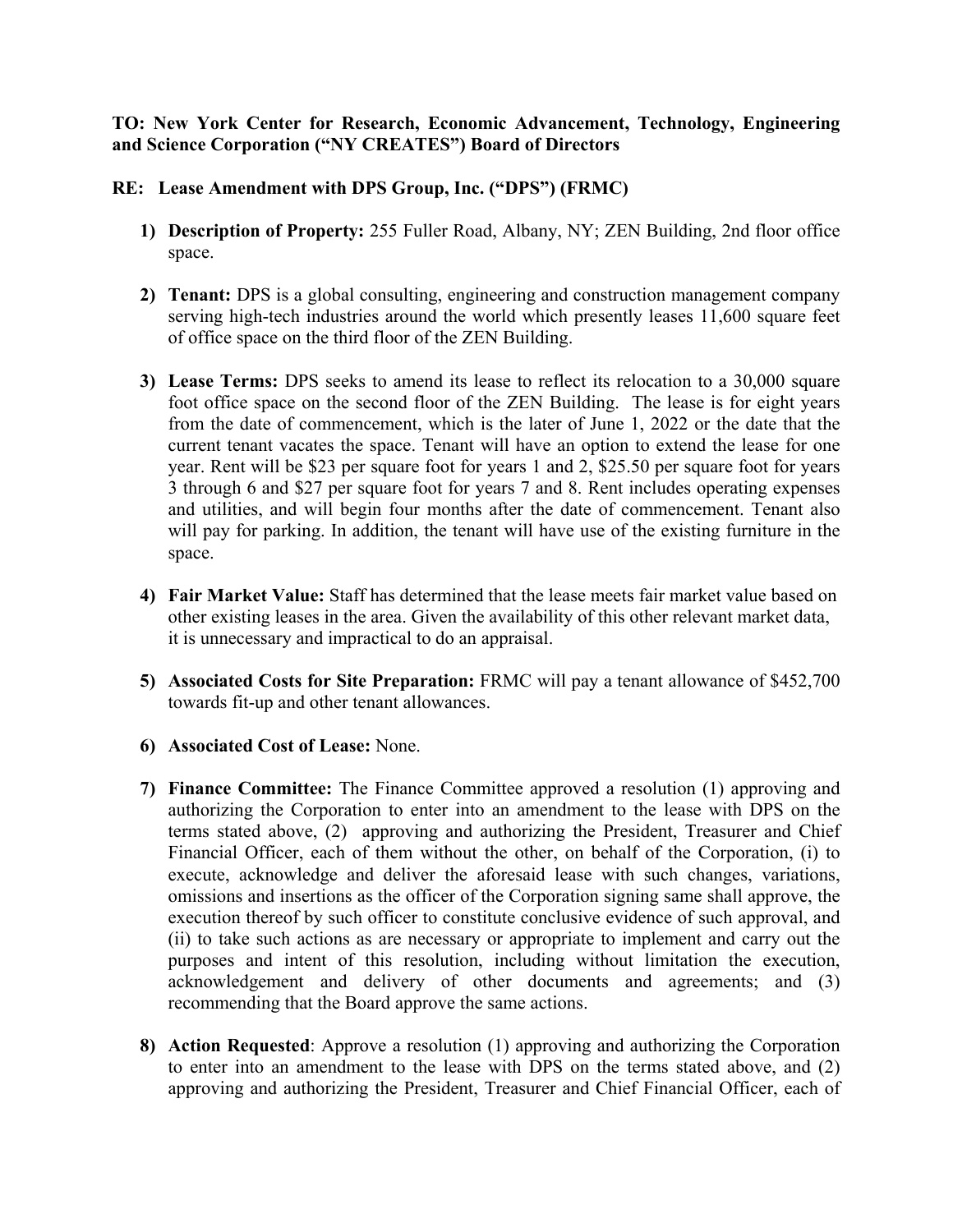them without the other, on behalf of the Corporation, (i) to execute, acknowledge and deliver the aforesaid lease with such changes, variations, omissions and insertions as the officer of the Corporation signing same shall approve, the execution thereof by such officer to constitute conclusive evidence of such approval, and (ii) to take such actions as are necessary or appropriate to implement and carry out the purposes and intent of this resolution, including without limitation the execution, acknowledgement and delivery of other documents and agreements.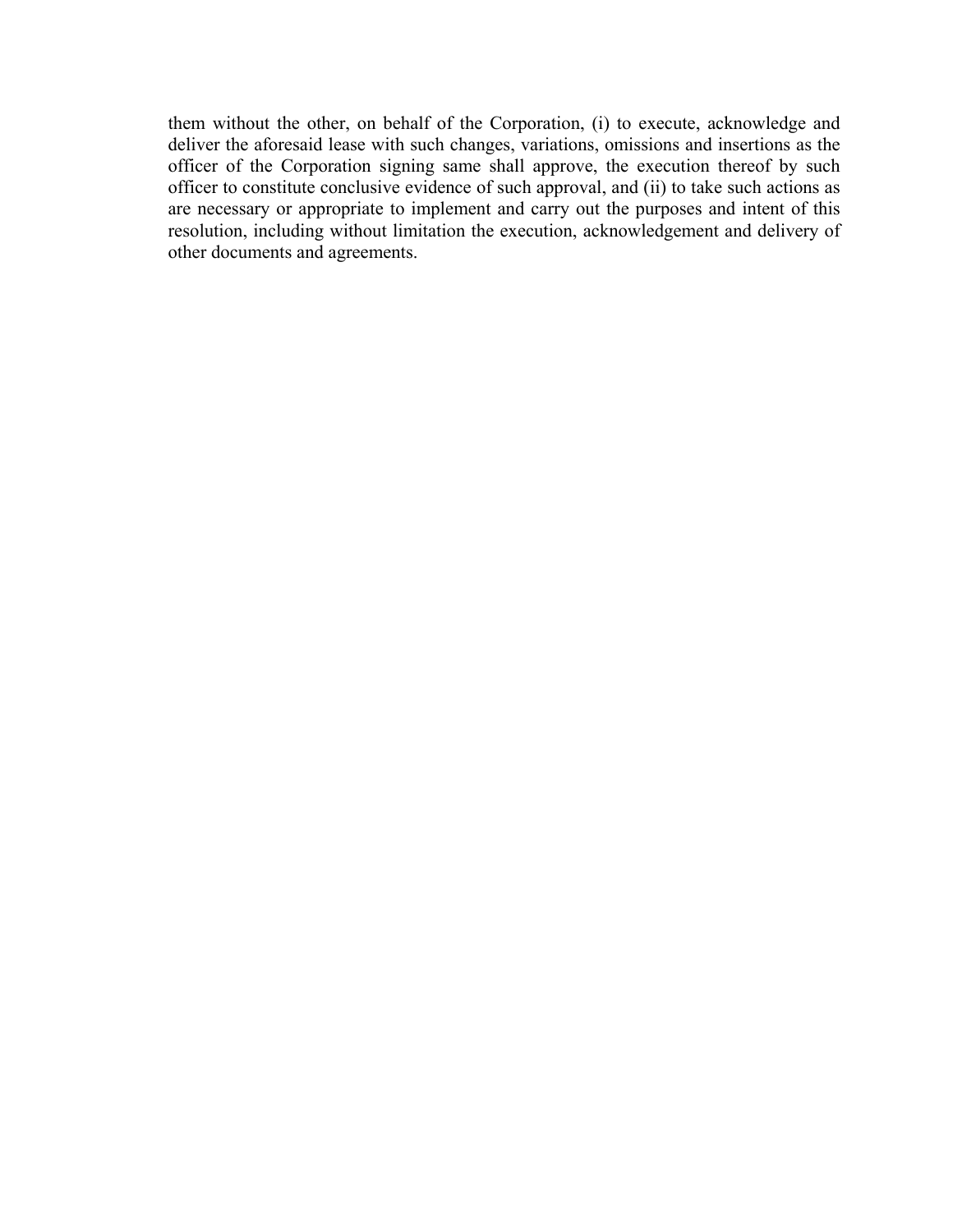## **To: New York Center for Research, Economic Advancement, Technology, Engineering and Science Corporation ("NY CREATES") Board of Directors**

## **Re: Lease with NoMIS Power Group, LLC ("NoMIS") (FRMC)**

- 1) **Description of Property**: 251 Fuller Road, Albany, NY; Lab space in CESTM Building,  $2<sup>nd</sup>$  flr.
- 2) **Tenant**: NoMIS is a high-tech start-up that originated at SUNY Polytechnic Institute that focuses on the application of novel semiconductor devices and power packaging materials for the power electronics market.
- 3) **Lease Terms**: NoMIS seeks to lease approximately 381 square feet of lab space in CESTM for a term commencing on June 1, 2022 and expiring on May 31, 2027. The tenant will have an option to extend the lease for two additional 12-month terms. The tenant will pay \$24.53 per square foot for the first lease year with a 2% escalation each year during the term of the lease and any renewal term. The rent includes operating expenses and utilities.
- 4) **Fair Market Value:** Staff has determined that the lease meets fair market value based on other existing leases in the area. Given the availability of this other relevant market data, it is unnecessary and impractical to do an appraisal.
- 5) **Associated Costs for Site Preparation**: None.
- 6) **Associated Costs of Lease**: None.
- 7) **Finance Committee:** The Finance Committee approved a resolution (1) approving and authorizing the Corporation to enter into a lease with NoMIS on the terms stated above, (2) approving and authorizing the President, Treasurer and Chief Financial Officer, each of them without the other, on behalf of the Corporation, (i) to execute, acknowledge and deliver the aforesaid lease with such changes, variations, omissions and insertions as the officer of the Corporation signing same shall approve, the execution thereof by such officer to constitute conclusive evidence of such approval, and (ii) to take such actions as are necessary or appropriate to implement and carry out the purposes and intent of this resolution, including without limitation the execution, acknowledgement and delivery of other documents and agreements; and (3) recommending that the Board approve the same actions.
- 8) **Action Requested:** Approve a resolution (1) approving and authorizing the Corporation to enter into a lease with NoMIS on the terms stated above; and (2) approving and authorizing the President, Treasurer and Chief Financial Officer, each of them without the other, on behalf of the Corporation, (i) to execute, acknowledge and deliver the aforesaid lease with such changes, variations, omissions and insertions as the officer of the Corporation signing same shall approve, the execution thereof by such officer to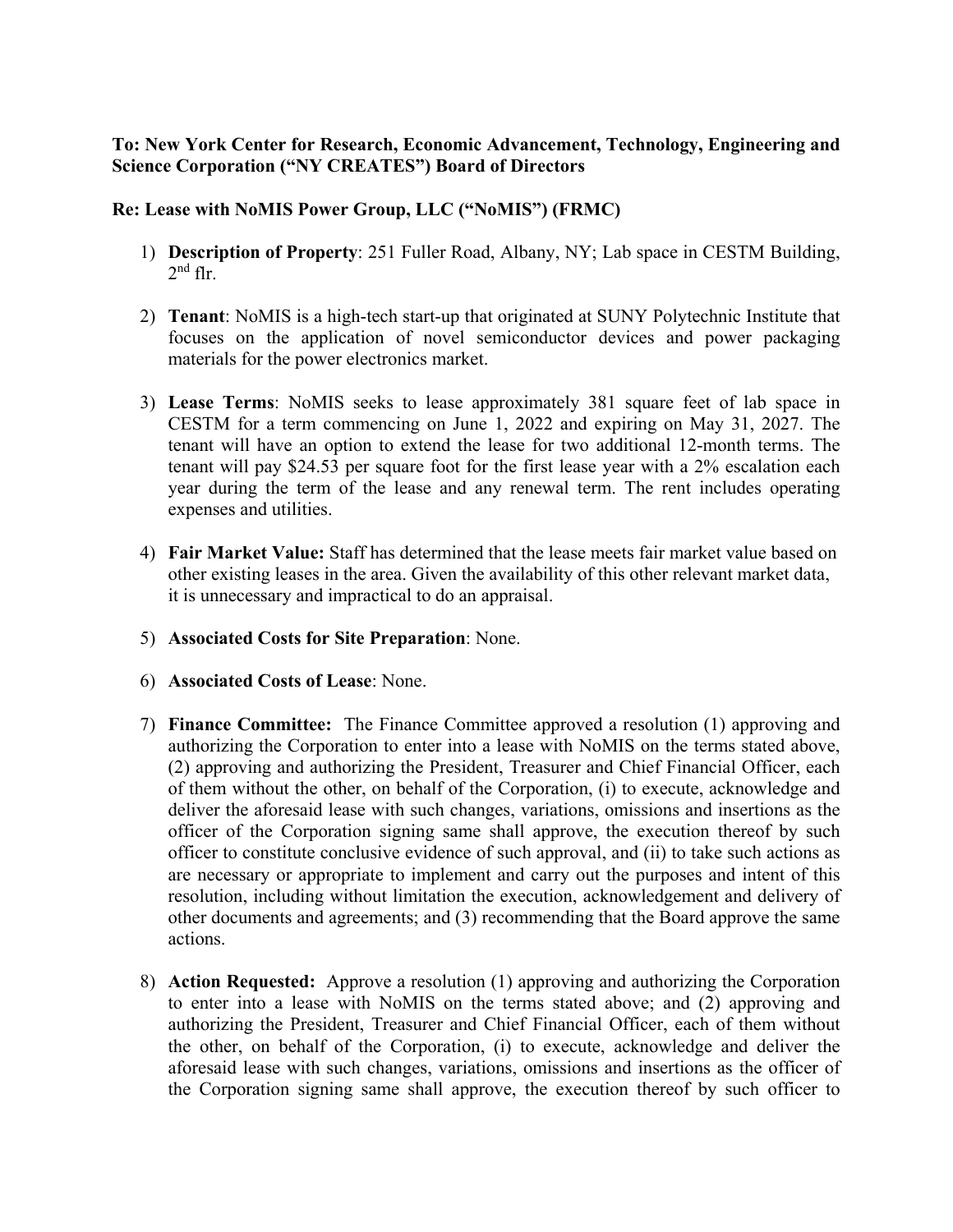constitute conclusive evidence of such approval, and (ii) to take such actions as are necessary or appropriate to implement and carry out the purposes and intent of this resolution, including without limitation the execution, acknowledgement and delivery of other documents and agreements.